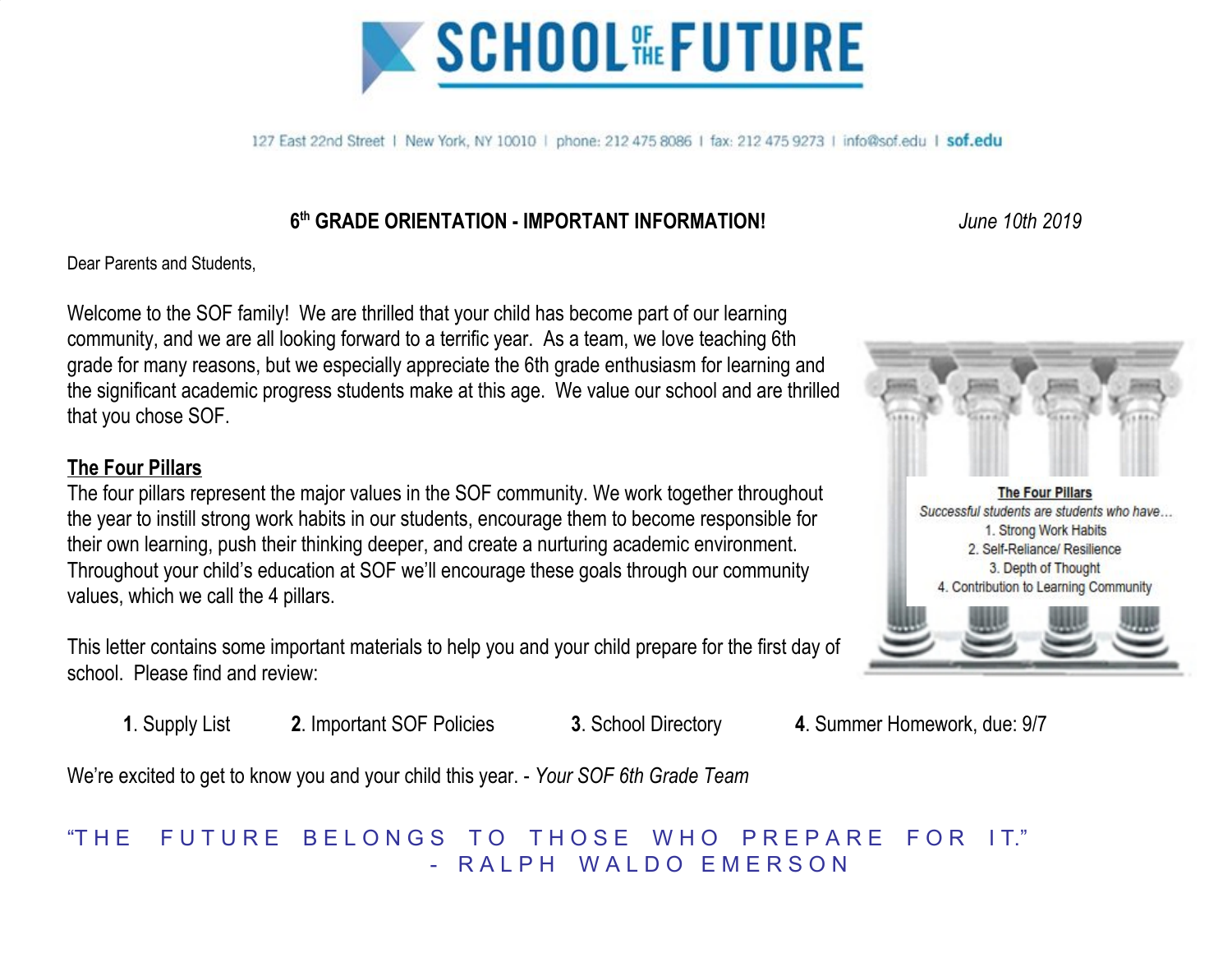## **1. SUPPLY LIST**

Please make sure your child comes prepared on the first day of school with the following supplies. We understand it is a lengthy list; however, it will last your child all year! :) All the supplies labeled "teachers will collect" can be be combined into a single bag to turn in. We appreciate your contributions to our communal supplies.

| <b>7 Composition Notebooks</b>                                           | 3 for Humanities<br>2 for Science<br>1 for Math<br>1 for Health | Keep in BACKPACK                                      | 3<br>Rolls of paper towels<br>2 Boxes of Tissues                                                                                  | <b>All Classes</b> | Teachers will collect.       |
|--------------------------------------------------------------------------|-----------------------------------------------------------------|-------------------------------------------------------|-----------------------------------------------------------------------------------------------------------------------------------|--------------------|------------------------------|
| <b>Spiral Notebook</b>                                                   | 1 for Math                                                      | Keep in BACKPACK                                      | 1 box of pre-sharpened pencils, 1 Roll of clear<br>packing tape, 1 Box of Ziploc Bags (gallon), 1<br>Container disinfecting wipes | <b>ART</b>         | Teachers will collect.       |
| 3 Sturdy Pocket Folders                                                  | Science<br>Math<br><b>Humanities</b>                            | Keep in BACKPACK                                      | 1 Sketchbook (8.5"x11" or 6"x9"<br>nothing bigger)                                                                                | <b>ART</b>         | Teachers will collect.       |
| Highlighters (at least 4 colors)                                         | All classes                                                     | Keep in BACKPACK                                      | <b>Glue Stick</b>                                                                                                                 | All classes        | Teachers will collect        |
| 1 pack of colored pencils                                                | All classes                                                     | Keep in BACKPACK                                      | Rolls of tape for class tape dispensers                                                                                           | All classes        | <b>Teachers will collect</b> |
| Pens and Pencils to last all<br>year and a manual pencil<br>sharpener. * | All classes                                                     | Keep in BACKPACK                                      | 4 packs Post-its (all sizes are fine)                                                                                             | <b>Humanities</b>  | Teachers will collect        |
| 2 Master Locks                                                           | 1 for Gym<br>1 for Locker                                       | Keep in BACKPACK                                      | <b>Composition Notebook</b><br>Spiral Notebook                                                                                    |                    | <b>Tape Rolls</b>            |
| Sneakers, shorts,<br>sweatpants                                          | Gym                                                             | Backpack, GYM Days-<br>[not at the start of the year] |                                                                                                                                   |                    |                              |

*\* Students are expected to provide their own pens and pencils in middle school.*

We always appreciate the following extra supplies, since we frequently run out of each during the school year. **All classes:** Paper towels, tissues, printer paper, Loose-leaf paper, white board markers and erasers, tape rolls, post-its (any size)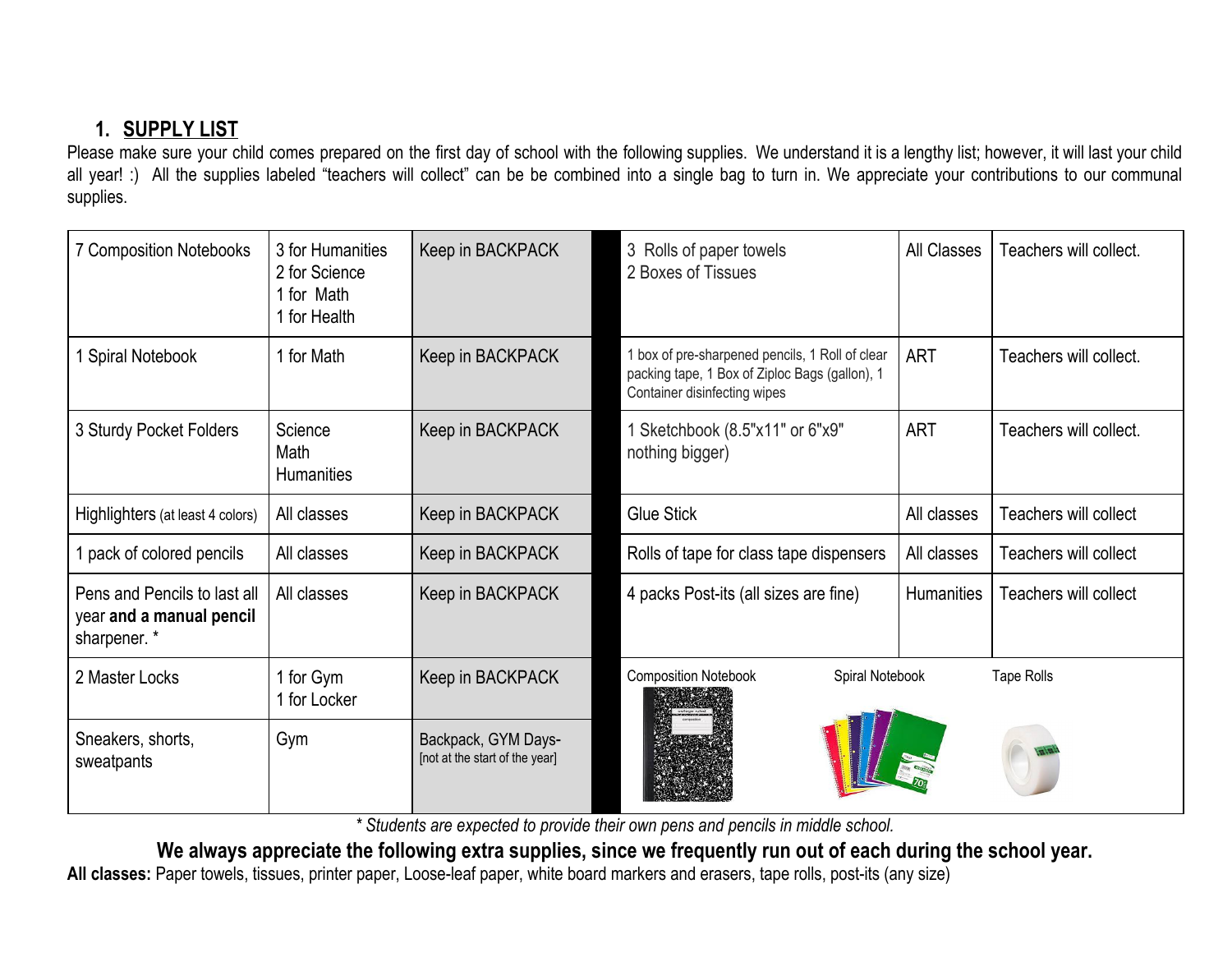## **2. POLICIES**

We have very high expectations for all of our students. While the SOF family handbook lays out many of these expectations in great detail (you'll receive a copy in September), below we have provided an outline of some key points that we feel are essential to the success of your child this year.

#### **Attendance Policy**

Class time is precious.Please consider the school calendar when planning doctor's appointments, vacations, and other family obligations and activities. When your student is absent s/he is responsible for making up all missed work. If a student is late, s/he should sign in on the clipboards by the elevator. Students should attend school every day, except in the event of illness or a family emergency. When your child is out, he or she will need a note explaining his or her absence. They can bring the note to Maria Vasquez in the main office or email her at **[MVasquez47@schools.nyc.gov.](mailto:MVasquez47@schools.nyc.gov)**

#### **Homework Policy**

Homework is an essential component to a middle-school student's academic success. Students are provided planners for recording daily homework assignments. In addition, teachers post grades and assignments on PupilPath.com, an online grading system that all teachers utilize at the school. You and your child will be given a free account so that you can monitor your child's grades. If an assignment is incomplete or missing, your student will be expected to complete it by the next day of school.

#### **Electronic Devices**

We understand the need in today's world for your child to have a cell phone and SOF will allow students to carry cell phones. However, students may only have their cell phones on before school, during lunch, and after school. Cell phones that ring in class **WILL BE CONFISCATED** and returned at the teacher's convenience. If you need to reach your child in an emergency, please call the main office at extension 1004, 1003 or 1001 and the office will get a message to your child. All other electronic devices (iPods, game boys, etc.) are completely prohibited in classrooms. Any electronic toys or games that are used or seen in classrooms will be confiscated by a teacher. School of the Future is not responsible for lost or stolen cell phones or electronics.

**Elevator Policy.** The use of elevators is restricted to students with an elevator pass. A student that has a valid medical reason can obtain an elevator pass from the main office with a doctor's note. All other students should take the stairs so that the elevator does not become over crowded. Waiting for the elevator does not excuse a student from being late to class.

#### **3. SOF 6 TH GRADE DIRECTORY**

| Name                   | Role                       | Room | Email                    |
|------------------------|----------------------------|------|--------------------------|
| Jaimee Rutman          | <b>Parent Coordinator</b>  | 100  | irutman@sof.edu          |
| <b>Stacy Goldstein</b> | Principal                  | 105  | sgoldstein@sof.edu       |
| Samantha Shapiro       | Guidance Counselor         | 500A | sshapiro@sof.edu         |
| Peirs Droms-Nakano     | Math                       | 300  | pdroms@sof.edu           |
| Alexandra Stumpf       | <b>Humanities</b>          | 303  | astumpf@sof.edu          |
| Victoria Williams      | <b>Humanities</b>          | 301  | vpatch@sof.edu           |
| Matt Steiniger         | Science / Team Leader      | 302  | matt@sof.edu             |
| Dahlia Roberts         | <b>Learning Specialist</b> | 355  | droberts@sof.edu         |
| Rachelle Anthes        | Learning Specialist        | 355  | ranthes@sof.edu          |
| Faithann Brown         | Learning Specialist (D75)  | 901  | fbrown13@schools.nyc.gov |
| Janine Kelly           | Art                        | 101  | aumlaxmi@hotmail.com     |
| Coach Ron              | Gym                        | Gym  | rvarrichio@sof.edu       |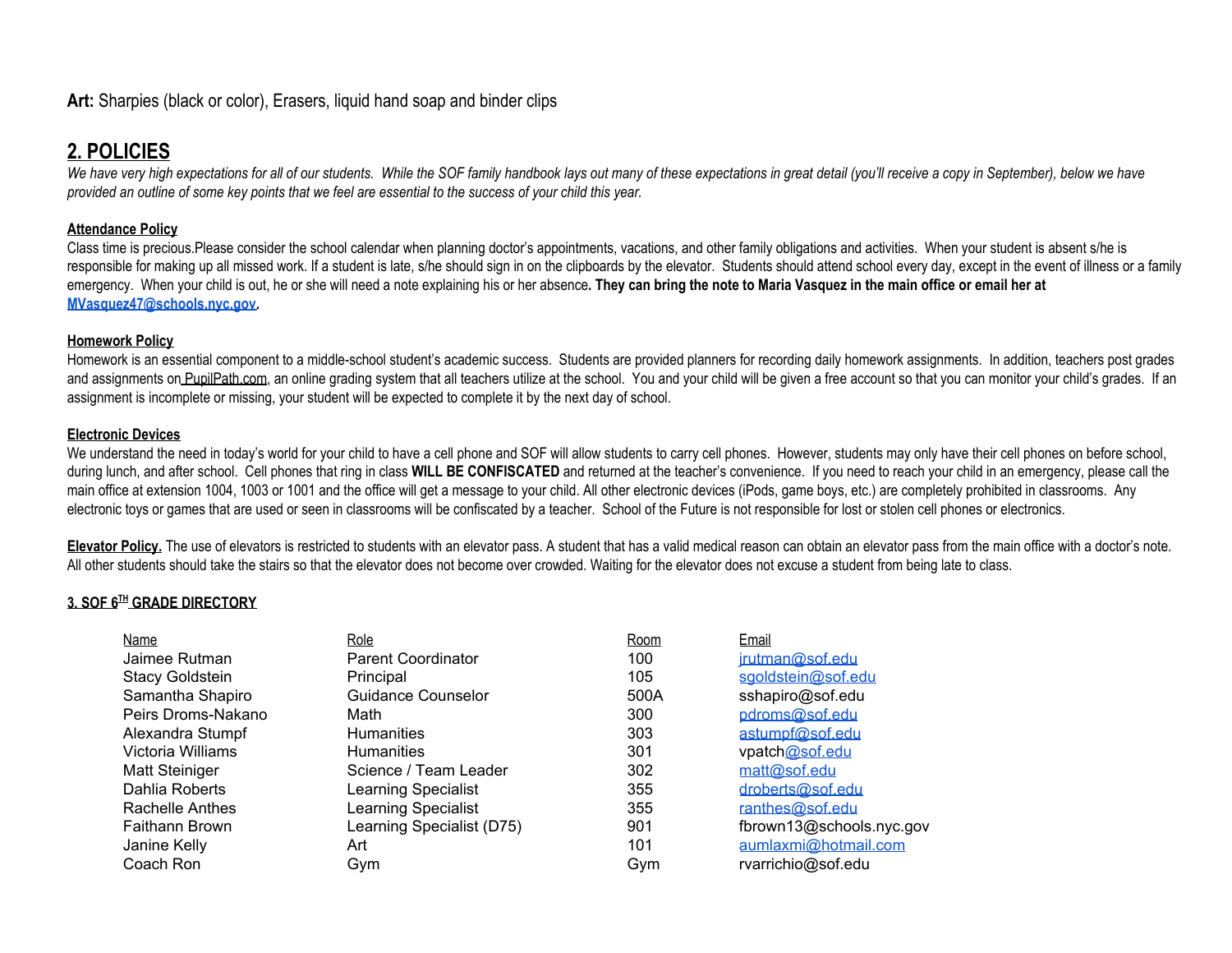Ruth Green School Psychologist 200 [grgreen@schools.nyc.gov](mailto:grgreen@schools.nyc.gov)

# *Summer Reading Homework!*

Welcome to  $6^{\text{h}}$  grade!! We're excited for a year of reading, writing, and fun. In order to be best prepared for 6th grade, you'll need to **read at least 5 books** over the summer. Your summer homework also requires:

## **1. A book log**

a. Make sure to keep an accurate log of when you start and finish books. Have a parent or guardian sign your log before turning it in.

## **2. Writing about your favorite book**

a. Make sure to follow instructions for the questions! This will help your teachers get to know you as a reader, writer, and thinker.

## **3. Science Exploration: Read an article of your choice from Science World magazine**

- a. Choose what looks most interesting to you! No written assignment, but be prepared to discuss during Science class. Feel like exploring more than just one article? Go for it! Lost your magazine? Never got one?
	- $\rightarrow$  Digital copy here: <https://scienceworld.scholastic.com/issues/2018-19/032519.html>
	- $\rightarrow$  password: squirrelpower

This packet is your first grade for next year. It is due **Friday, September 6 th , 2019.**

If you have questions about the homework, please contact one of the teachers listed below. Enjoy your summer and see you in September.

Humanities Team:

Victoria Williams vpatch@sof.edu Science Team:

Alexandra Stumpf [astumpf@sof.edu](mailto:astumpf@sof.edu) Matt Steiniger matt@sof.edu Rachelle Anthes ranthes@sof.edu Dahlia Roberts droberts@sof.edu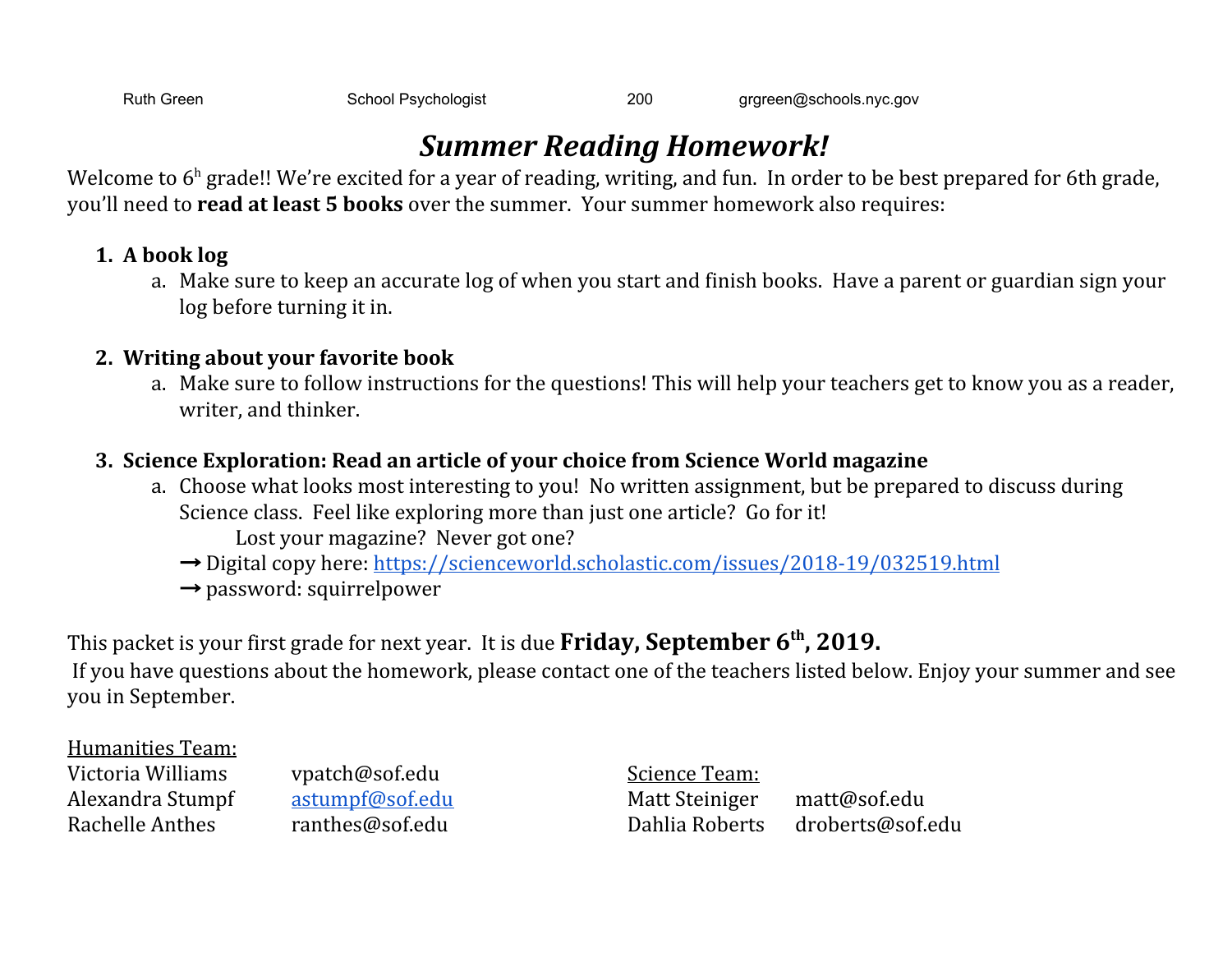| Name:                                                                                                                                                                                                                                                                                                                                                                                                                                                                                                                                                                                                                                                                                                                                            | Please tear off and turn in to your Humanities teacher on Friday, Sept. 6, 2019.                                                                                                                                                                                                                                                                                                                                                                                                                                                                                                                                                                                   |                                                                                                                                                                                                                                                                                                                                                                                                                                                                      |  |  |  |
|--------------------------------------------------------------------------------------------------------------------------------------------------------------------------------------------------------------------------------------------------------------------------------------------------------------------------------------------------------------------------------------------------------------------------------------------------------------------------------------------------------------------------------------------------------------------------------------------------------------------------------------------------------------------------------------------------------------------------------------------------|--------------------------------------------------------------------------------------------------------------------------------------------------------------------------------------------------------------------------------------------------------------------------------------------------------------------------------------------------------------------------------------------------------------------------------------------------------------------------------------------------------------------------------------------------------------------------------------------------------------------------------------------------------------------|----------------------------------------------------------------------------------------------------------------------------------------------------------------------------------------------------------------------------------------------------------------------------------------------------------------------------------------------------------------------------------------------------------------------------------------------------------------------|--|--|--|
| Book suggestions: These are books that many 6th graders enjoy; you DO NOT have to read these particular books.<br>Visit your local library to choose books that appeal to YOU! If you know your reading level, try to pick a book on that level.                                                                                                                                                                                                                                                                                                                                                                                                                                                                                                 |                                                                                                                                                                                                                                                                                                                                                                                                                                                                                                                                                                                                                                                                    |                                                                                                                                                                                                                                                                                                                                                                                                                                                                      |  |  |  |
| <b>Realistic Fiction:</b><br>★ Cleo Edison Oliver: Playground Millionaire by Sundee T.<br>Fraizer (R)<br>Recess! by Matthew & Jennifer Holm $(Q/R)$<br>$\star$<br>The Great Wall of Lucy Wu by Wendy Wan-Long Shang (S)<br>★<br>The First Rule of Punk by Celia C. Perez (T)<br>★<br>Wonder + Auggie & Me by R.J. Palacio (U)<br>The War that Saved My Life by Kimberly Brubaker Bradley<br>$\star$<br>(T/U)<br>Ahimsa by Supriya Kelkar (U)<br>★<br>Gaither Sisters Series by Rita Williams Garcia (W)<br>The Great Greene Heist by Varian Johnson (X)<br>$\star$<br>Great authors: Jacqueline Woodson, Jerry Spinelli, Louis Sachar, Mike<br>Lupica, Jewel Parker Rhodes, Kwame Alexander, Cynthia Lord, James<br>Patterson, Stuart Gibbs (YA) | <b>Fantasy and Adventure:</b><br>Spiderwick Chronicles (Q)<br>$\star$<br>Emily Roda Books (Deltora Quest, Rowan of Rin)<br>$\star$<br>(S)<br>Goosebumps series by RL Stine (S)<br>★<br><i>I Survived</i> series<br>Books by Erin Hunter (Seekers, Warriors,<br>★<br>Survivors) (V)<br>Books by Rick Riordon (Percy Jackson, Heroes of<br>$\star$<br>Olympus, Kane Chronicles, Trials of Apollo) (V+)<br>The Harry Potter Series (V+)<br>Gregor the Overlander by Suzanne Collins $(V+)$<br>City of Ember Series (W)<br>The Land of Stories Series (UVW)<br>Breadcrumbs (U)<br>Galaxy Games Series by Greg Fishbone (V)<br>★<br>Mr. Lemoncello's Library series (V) | <b>Narrative Nonfiction Titles:</b><br>George Washington, Spymaster<br>$\star$<br>by Thomas B. Allen<br>Escape: The Story of the Great<br>Houdini<br>Shipwrecked!: The True<br>$\star$<br>Adventures of a Japanese Boy by<br>Rhoda Blumberg<br>Sniffer Dogs: How Dogs (and<br>$\star$<br>Their Noses) Save the World by<br>Nancy Castaldoz<br>Hidden Figures Young Readers'<br><b>Edition by Margot Lee Shetterly</b><br>Cleopatra Rules! By Vicky Alvear<br>Shectar |  |  |  |

| <b>Book Log:</b> |       |        |                   |                 |  |
|------------------|-------|--------|-------------------|-----------------|--|
| Book #           | Title | Author | <b>Start Date</b> | <b>End Date</b> |  |
| 1.               |       |        |                   |                 |  |
| 2.               |       |        |                   |                 |  |
| 3.               |       |        |                   |                 |  |
| 4.               |       |        |                   |                 |  |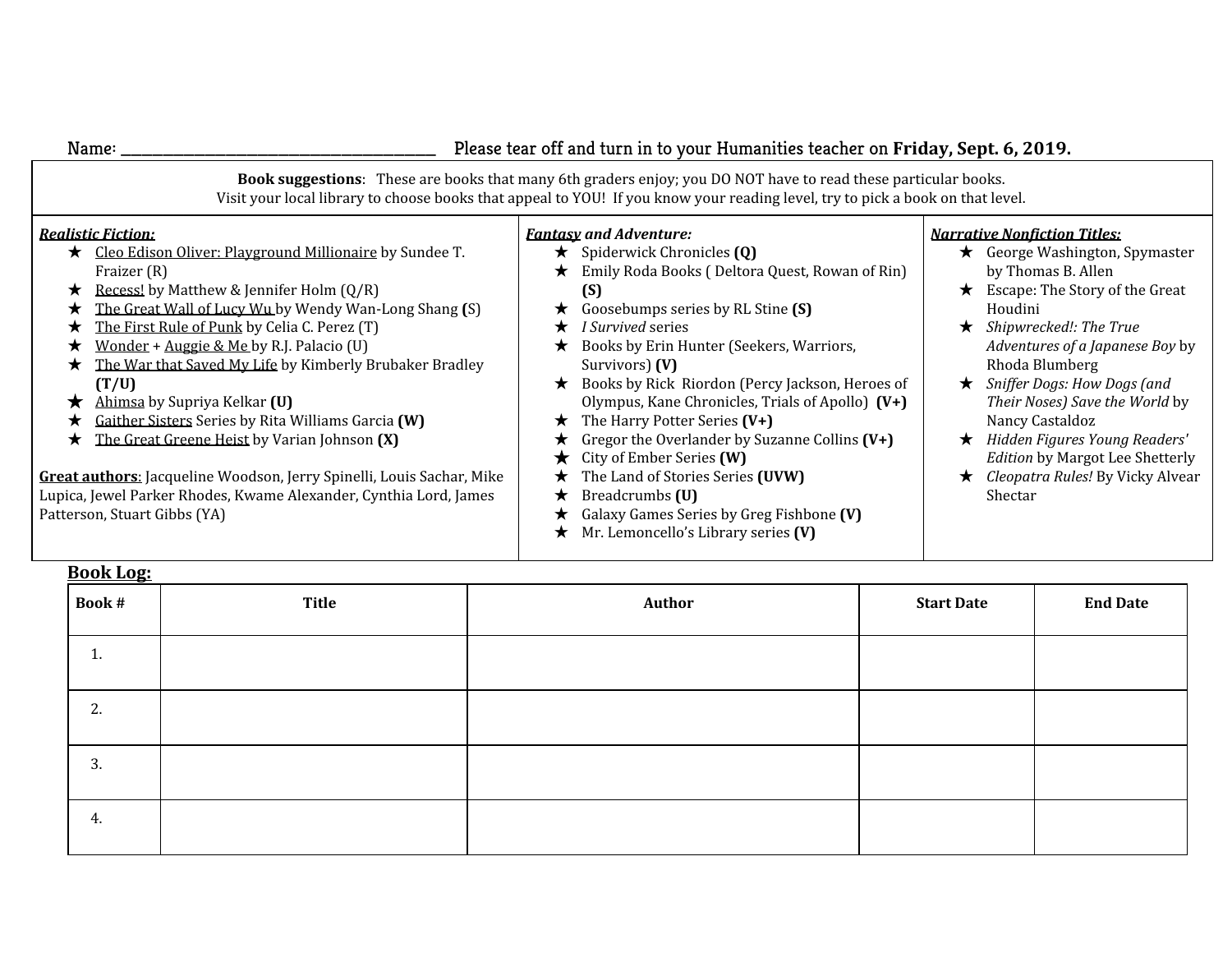| Part 1: Synopsis: Give a summary of what happened in the book. Make sure to describe the major characters, the conflict, and resolution. |  |  |  |  |
|------------------------------------------------------------------------------------------------------------------------------------------|--|--|--|--|
|                                                                                                                                          |  |  |  |  |
|                                                                                                                                          |  |  |  |  |
|                                                                                                                                          |  |  |  |  |
|                                                                                                                                          |  |  |  |  |
|                                                                                                                                          |  |  |  |  |
|                                                                                                                                          |  |  |  |  |
|                                                                                                                                          |  |  |  |  |
|                                                                                                                                          |  |  |  |  |
|                                                                                                                                          |  |  |  |  |
|                                                                                                                                          |  |  |  |  |
|                                                                                                                                          |  |  |  |  |
|                                                                                                                                          |  |  |  |  |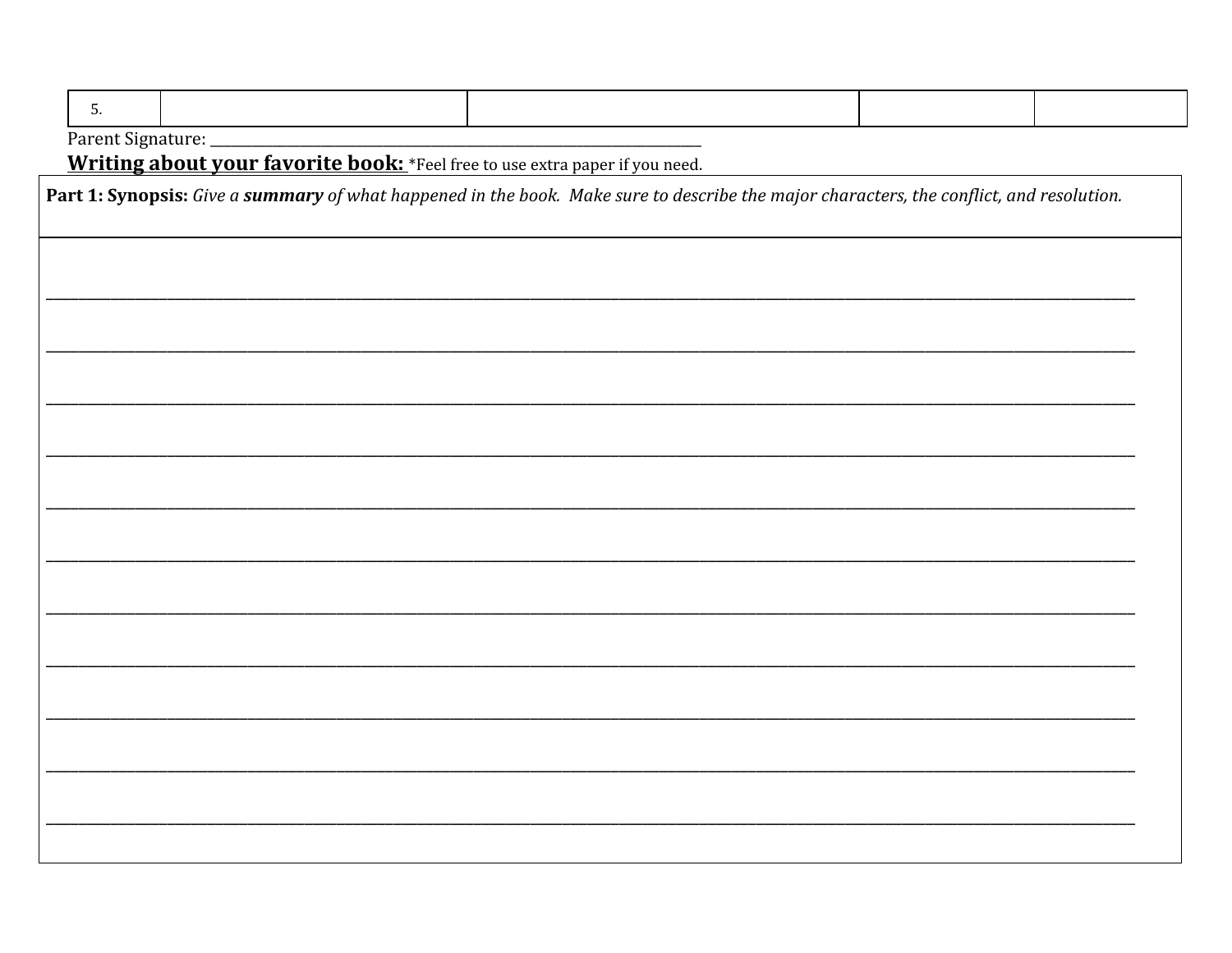**Part 2: THEME :** What **lesson** is the author teaching readers about life or the world? How do you know?<br>- Make sure to use specific examples from the text to prove your idea.